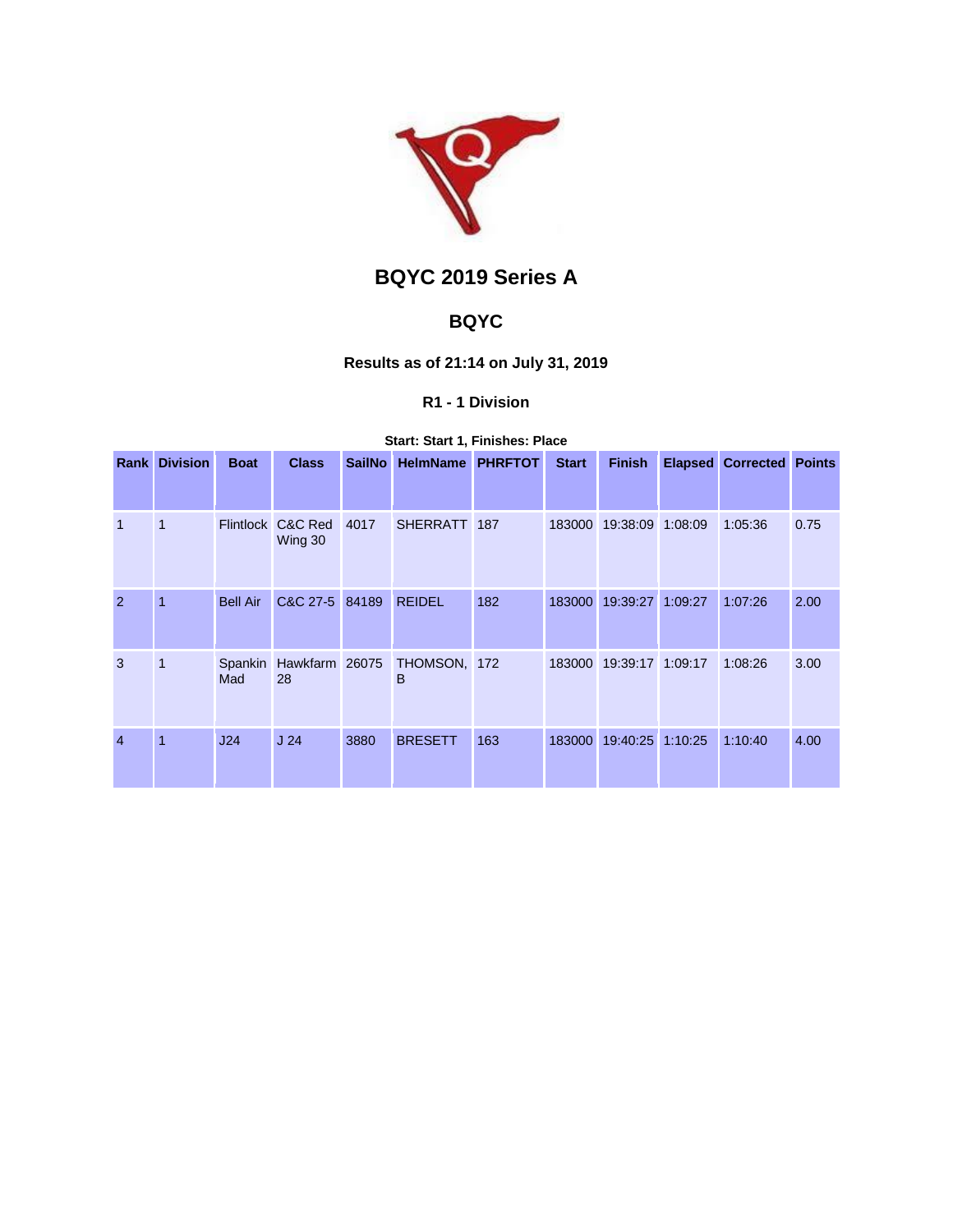## **R1 - Shark Division**

|                 | <b>Rank Division</b> | <b>Boat</b>                        | <b>Class</b>            | <b>SailNo</b> | HelmName PHRFTOT        |     | <b>Start</b> | <b>Finish</b>           | <b>Elapsed Corrected Points</b> |      |
|-----------------|----------------------|------------------------------------|-------------------------|---------------|-------------------------|-----|--------------|-------------------------|---------------------------------|------|
| $\mathbf 1$     | Shark                | sPinner                            | <b>SHARK 1769</b><br>24 |               | FINDLATER 219           |     |              | 183500 19:48:24 1:13:24 | 1:07:01                         | 0.75 |
| $\overline{2}$  | <b>Shark</b>         | Mako                               | <b>SHARK</b><br>24      | 1762          | <b>WAGER</b>            | 219 |              | 183500 19:49:03 1:14:03 | 1:07:36                         | 2.00 |
| 3               | Shark                | Paradox                            | <b>SHARK</b> 1485<br>24 |               | MUNROE,<br>D            | 219 |              | 183500 19:49:30 1:14:30 | 1:08:01                         | 3.00 |
| $\overline{4}$  | <b>Shark</b>         | Airush                             | <b>SHARK</b><br>24      | 36            | <b>Steinitz</b>         | 219 |              | 183500 19:49:52 1:14:52 | 1:08:21                         | 4.00 |
| 5               | <b>Shark</b>         | Great<br>White                     | <b>SHARK</b><br>24      | 1880          | <b>MACKLIN</b>          | 219 |              | 183500 19:50:40 1:15:40 | 1:09:05                         | 5.00 |
| $6\phantom{1}6$ | <b>Shark</b>         | <b>Stress</b><br>Relief            | SHARK 612<br>24         |               | <b>STARR</b>            | 219 |              | 183500 19:50:56 1:15:56 | 1:09:19                         | 6.00 |
| $\overline{7}$  | <b>Shark</b>         | Unicorn                            | <b>SHARK</b><br>24      | 1831          | <b>BURCHAT</b>          | 219 |              | 183500 19:52:04 1:17:04 | 1:10:22                         | 7.00 |
| 8               | <b>Shark</b>         | <b>Nautical</b><br><b>Disaster</b> | <b>SHARK</b><br>24      |               | Giesbrecht              | 219 |              | 183500 19:52:15 1:17:15 | 1:10:32                         | 8.00 |
| 9               | <b>Shark</b>         | Green<br>Onion                     | Shark                   | 99            | Stephen<br><b>Brown</b> | 219 |              | 183500 20:07:45 1:32:45 | 1:24:41                         | 9.00 |

#### **Start: Start 1, Finishes: Place**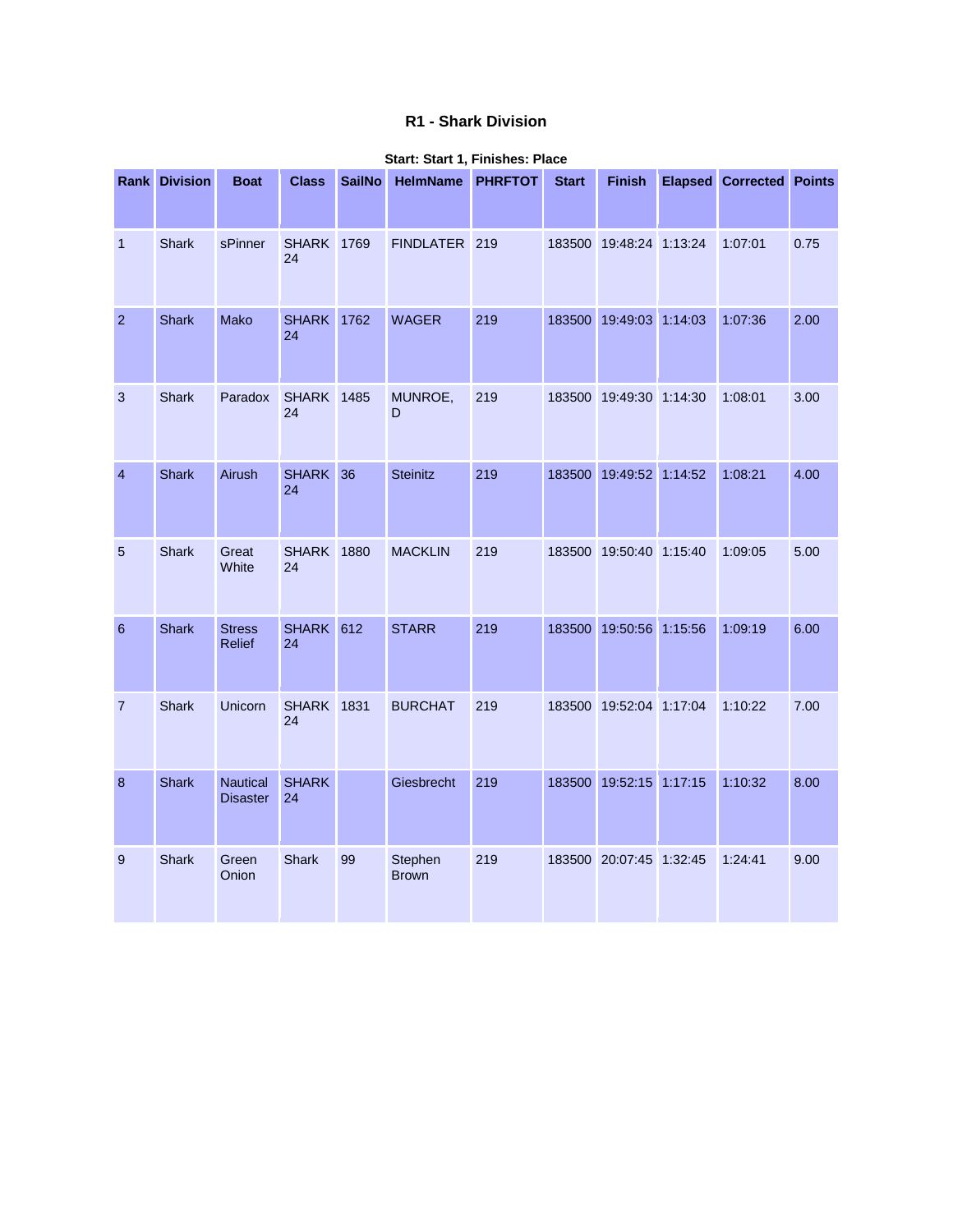### **R1 - 3 Division**

| Rank           | <b>Division</b> | <b>Boat</b>    | <b>Class</b>         | <b>SailNo</b> | <b>HelmName</b>   | <b>PHRFTOT</b> | <b>Start</b> | <b>Finish</b>           |         | <b>Elapsed Corrected Points</b> |      |
|----------------|-----------------|----------------|----------------------|---------------|-------------------|----------------|--------------|-------------------------|---------|---------------------------------|------|
| $\mathbf{1}$   | 3               | Grayling       | Grampian<br>26 OB    | 431           | <b>COOKE</b>      | 230            |              | 184000 19:55:16 1:15:16 |         | 1:07:31                         | 0.75 |
| 2              | 3               | Chudan         | Tanzer <sub>26</sub> | 497           | <b>CORBETT</b>    | 238            | 184000       | 19:57:52 1:17:52        |         | 1:08:59                         | 2.00 |
| 3              | 3               | <b>Beowulf</b> | Niagara<br>26 OB     | 147           | THOMSON, 206<br>A |                | 184000       | 19:54:34                | 1:14:34 | 1:09:32                         | 3.00 |
| $\overline{4}$ | 3               | Deboate        | Tanzer 26            | 726           | Campbell          | 248            | 184000       | 20:11:28 1:31:28        |         | 1:19:47                         | 4.00 |
| 5              | 3               | Quinte         | Hullmaster 19<br>31  |               | <b>SHAW</b>       | 253            |              | 184000 20:32:32 1:52:32 |         | 1:37:24                         | 5.00 |

#### **Start: Start 1, Finishes: Place**